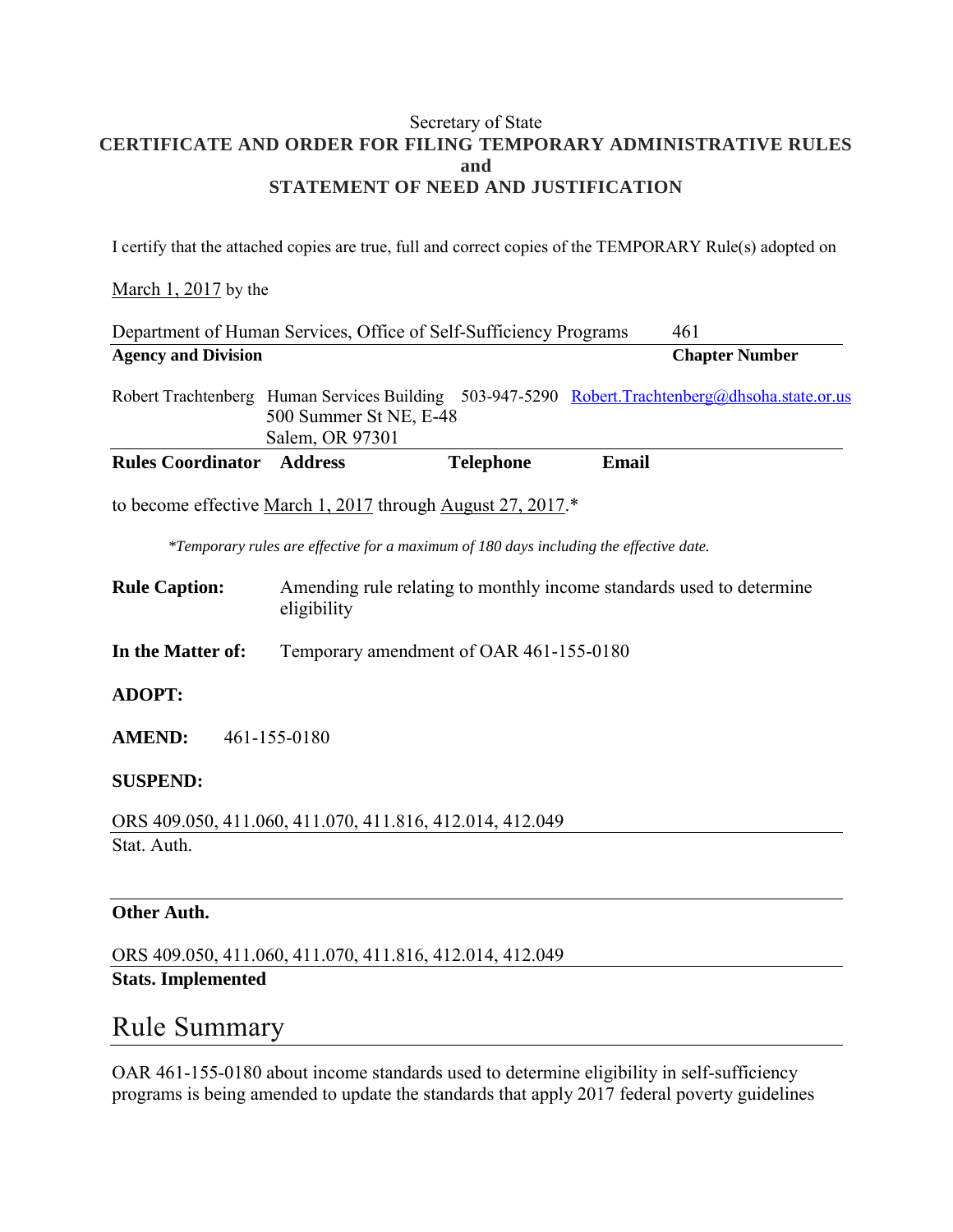starting March 1, 2017.

The rule text showing proposed changes is available at [http://www.dhs.state.or.us/policy/selfsufficiency/ar\\_temporary.htm.](http://www.dhs.state.or.us/policy/selfsufficiency/ar_temporary.htm)

## Need for the Rules

.

OAR 461-155-0180 needs to be amended because the current rule only sets out income standards reflecting the 2016 poverty guidelines. This amendment updates the standards that apply 2017 federal poverty guidelines starting March 1, 2017.

# Documents Relied Upon

HHS Poverty Guidelines for 2017 available at<https://aspe.hhs.gov/poverty-guidelines>

## Justification of Temporary Rules

The Department finds that failure to act promptly by amending OAR 461-155-0180 will result in serious prejudice to the public interest, the Department, and clients of its programs. The Department needs to proceed by temporary rule because the Department is determining eligibility for its clients on a continuous basis and the updated standards will allow more clients to qualify for its programs, which provide essential support for them.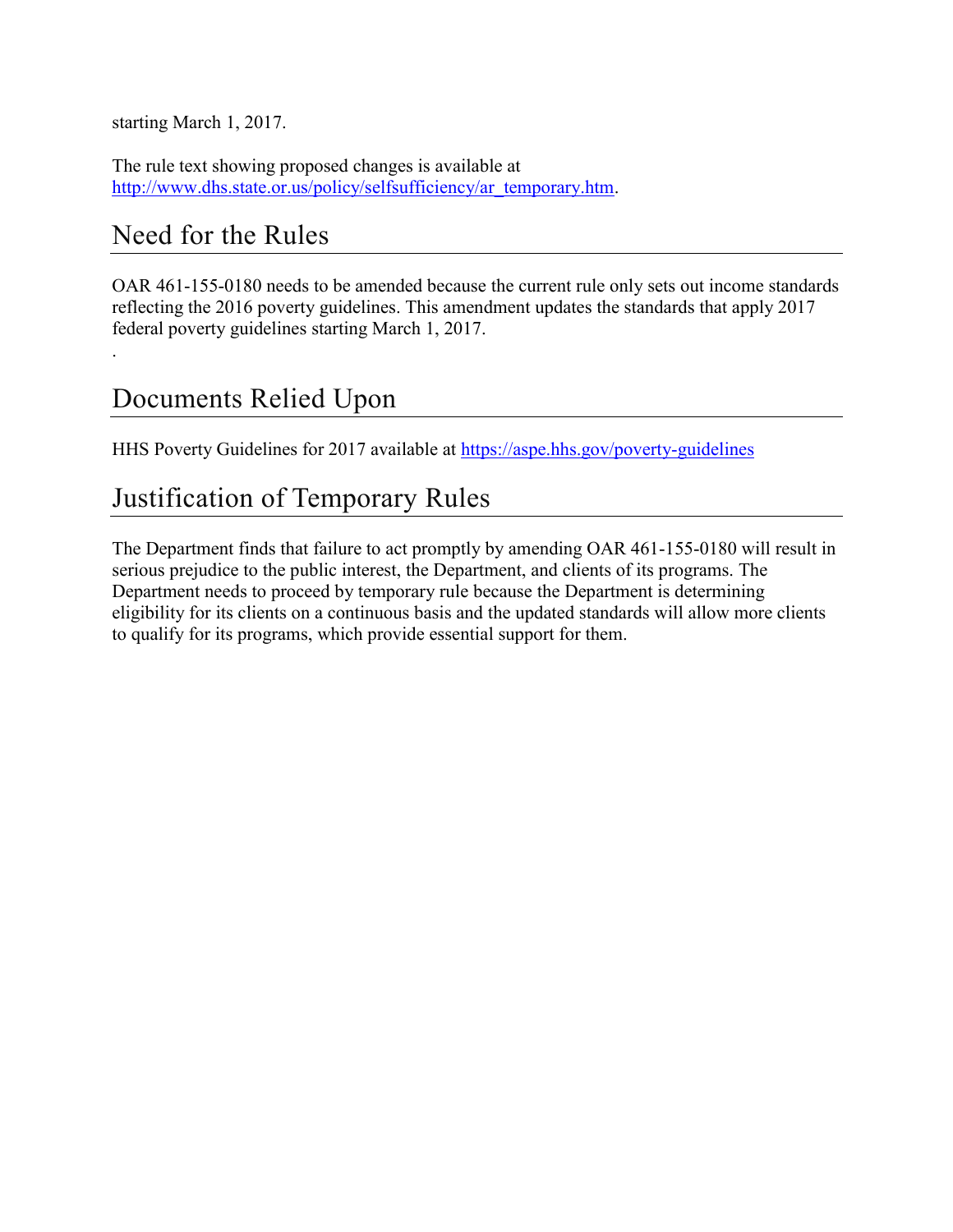Income Standards; Not OSIP, OSIPM, QMB

- (1) A Department program may cite this rule if the program uses a monthly income standard based on the federal poverty level or state median income. The standards in this rule are effective as of March 1, 20162017.
- (2) A monthly income standard set at 100 percent of the 2016 federal poverty level is set at the following amounts:

| Size of Group | Standard  |
|---------------|-----------|
|               | \$<br>990 |
| 2             | 1,335     |
| 3             | 1,680     |
| 4             | 2,025     |
| 5             | 2,370     |
| 6             | 2,715     |
| 7             | 3,061     |
| 8             | 3,408     |
| 9             | 3,755     |
| 10            | 4,102     |
| $+1$          | $+347$    |

(3) A monthly income standard set at 130 percent of the 2016 federal poverty level is set at the following amounts:

| Size of Group | Standard |
|---------------|----------|
|               | \$1,287  |
| 2             | 1,736    |
| 3             | 2,184    |
| 4             | 2,633    |
| 5             | 3,081    |
| 6             | 3,530    |
|               | 3,980    |
| 8             | 4,430    |
| 9             | 4,881    |
| 10            | 5,332    |
| $+1$          | 451      |

(4) A monthly income standard set at 185 percent of the 2016 2017 federal poverty level is set at the following amounts:

| Size of Group | Standard   |
|---------------|------------|
|               | \$1,832860 |
|               | 2,470504   |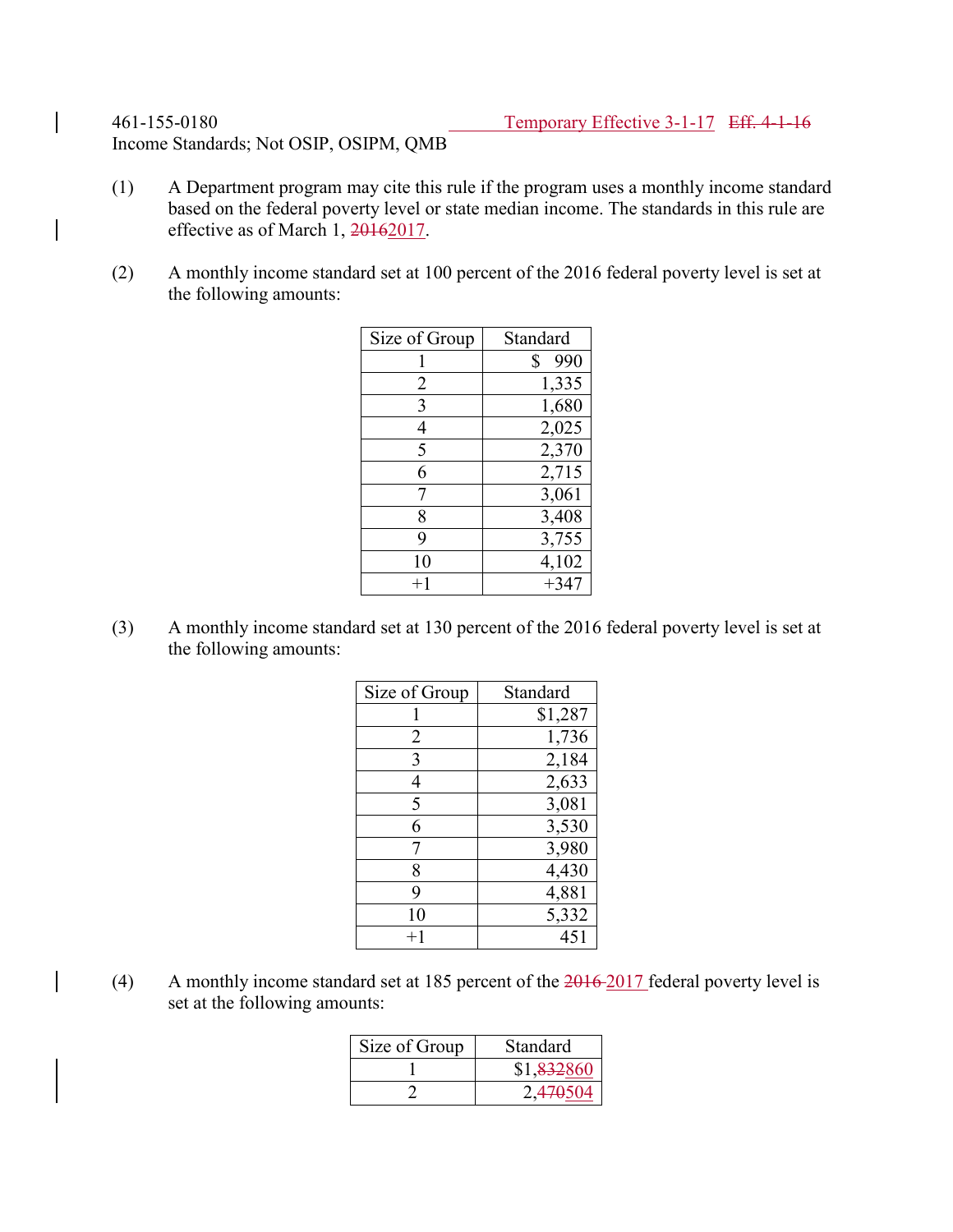|    | 3, 108149                     |
|----|-------------------------------|
|    | 3, <del>747</del> <u>7935</u> |
| 5  | 4, <del>385</del> 437         |
| 6  | 5,023082                      |
|    | 5,663726                      |
| 8  | 6, <del>304</del> 371         |
| q  | 6,9467,0156                   |
| 10 |                               |
|    |                               |

(5) A monthly income standard set at 200 percent of the 2016 federal poverty level is set at the following amounts:

| Size of Group | Standard |
|---------------|----------|
|               | \$1,980  |
| 2             | 2,670    |
| 3             | 3,360    |
|               | 4,050    |
| 5             | 4,740    |
| 6             | 5,430    |
|               | 6,122    |
| 8             | 6,815    |
|               | $+694$   |

(6) A monthly income standard set at 250 percent of the 2016 2017 federal poverty level is set at the following amounts:

| Size of Group | Standard                |
|---------------|-------------------------|
| $\mathbf{2}$  | \$3, <del>338</del> 385 |
| 3             | 4, <del>200</del> 255   |
|               | 5, <del>063</del> 125   |
| 5             | 5,925998                |
| 6             | 6. <del>788</del> 868   |
|               | 7, <del>653</del> 738   |
|               | 8.520610                |

(7) A monthly income standard set at 350 percent of the 2016 federal poverty level is set at the following amounts:

| Size of Group | Standard |
|---------------|----------|
|               | \$3,465  |
|               | 4,673    |
|               | 5,880    |
|               | 7,088    |
|               |          |